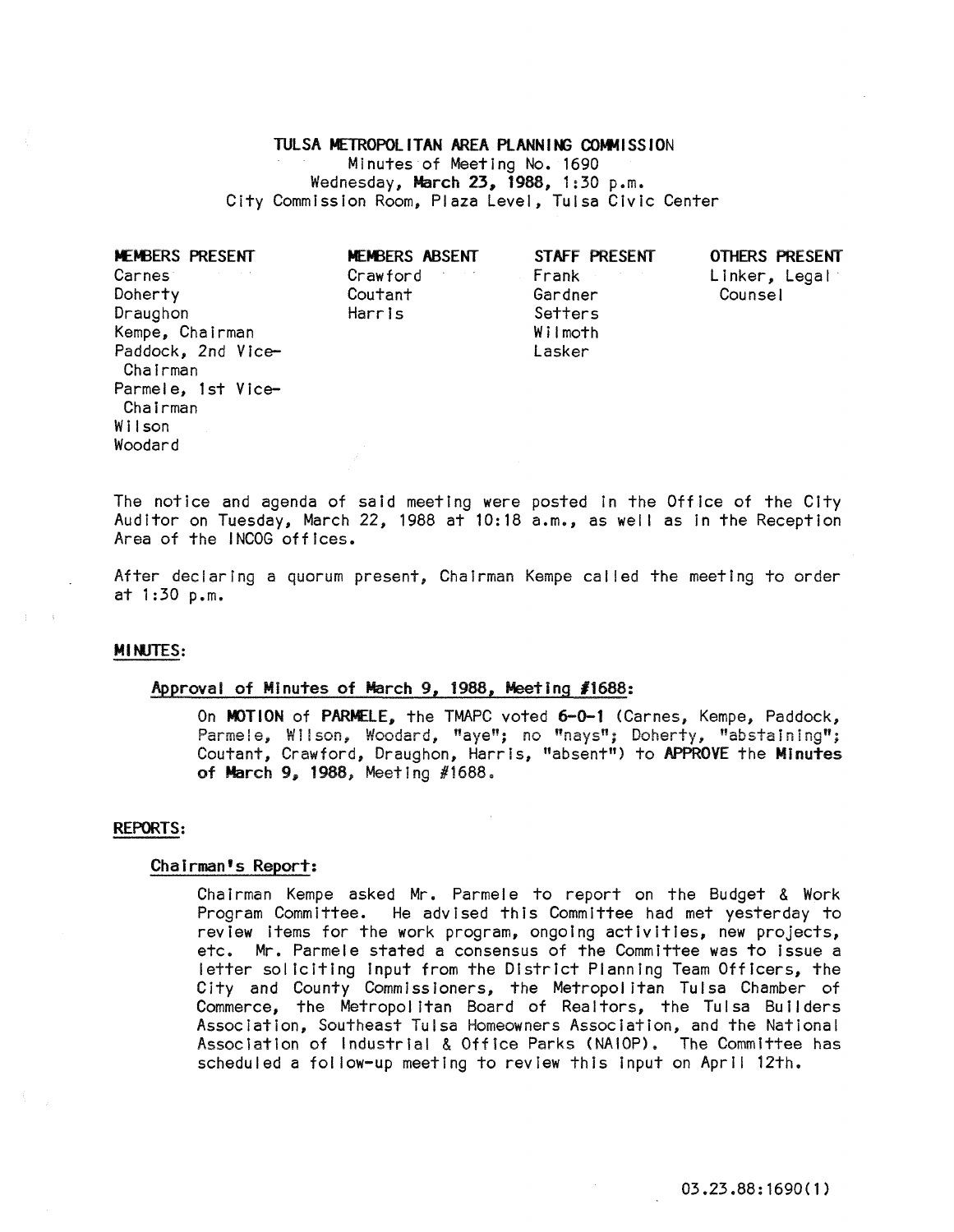#### Committee Reports:

a) Mr. Carnes advised the Comprehensive Plan Committee would be meeting on Wednesday, April 6th at noon, to review amendments to the Comprehensive Plans for District 8 and District 11, which are set for public hearing on April 13th.

\* \* \* \* \* \* \*

b) Mr. Paddock advised the Rules & Regulations Committee had met this date to consider the draft of the proposed changes to the Subdivision Regulations and the City Ordinance relating to development of subdivisions util izlng Individual septic systems. As a result of this meeting, Mr. Paddock stated the Committee recommends to the TMAPC that the draft of the amendments be approved as submitted by Staff, and he added that some form of "grandfather clause" may need to be considered at the public hearing, which was suggested for April 20th. Mr. Paddock then moved for approval of the Committee's recommendation.

On MOTION of PADDOCK, the TMAPC voted 8-0-0 (Carnes, Doherty, Draughon, Kempe, Paddock, Parmele, Wilson, Woodard, "aye"; no "nays"; no "abstentions"; Coutant, Crawford, Harris, "absent") to SET a Public Hearing for Wednesday, April 20, 1988, to consider the proposed amendments to the Subdivision Regulations relating to development of subdivisions utilizing individual septic systems, as recommended by the Rules & Regulations Committee.

### CONT I NUANCE (S):

Application No.: PUD 436 AppJ Icant: Norman (Lashley) Location: East of the NE/c of South Columbia & 44th Place Date of Hearing: March 23, 1988 Continuance Requested to: April 6, 1988 Present Zoning: RS-l Proposed Zoning: Unchanged

## TMAPC ACTION: 8 members present

On MOTION of PARMELE, the TMAPC voted 8-0-0 (Carnes, Doherty, Draughon, Kempe, Paddock, Parmele, Wilson, Woodard, "aye"; no "nays"; no<br>"abstentions": Coutant, Crawford, Harris, "absent") to **CONTINUE** "abstentions"; Coutant, Crawford, Harris, "absent") to CONTINJE Consideration of PUD 436 Norman (Lashley) until Wednesday, April 6, 1988 at 1:30 p.m. in the City Commission Room, City Hall, Tulsa Civic Center.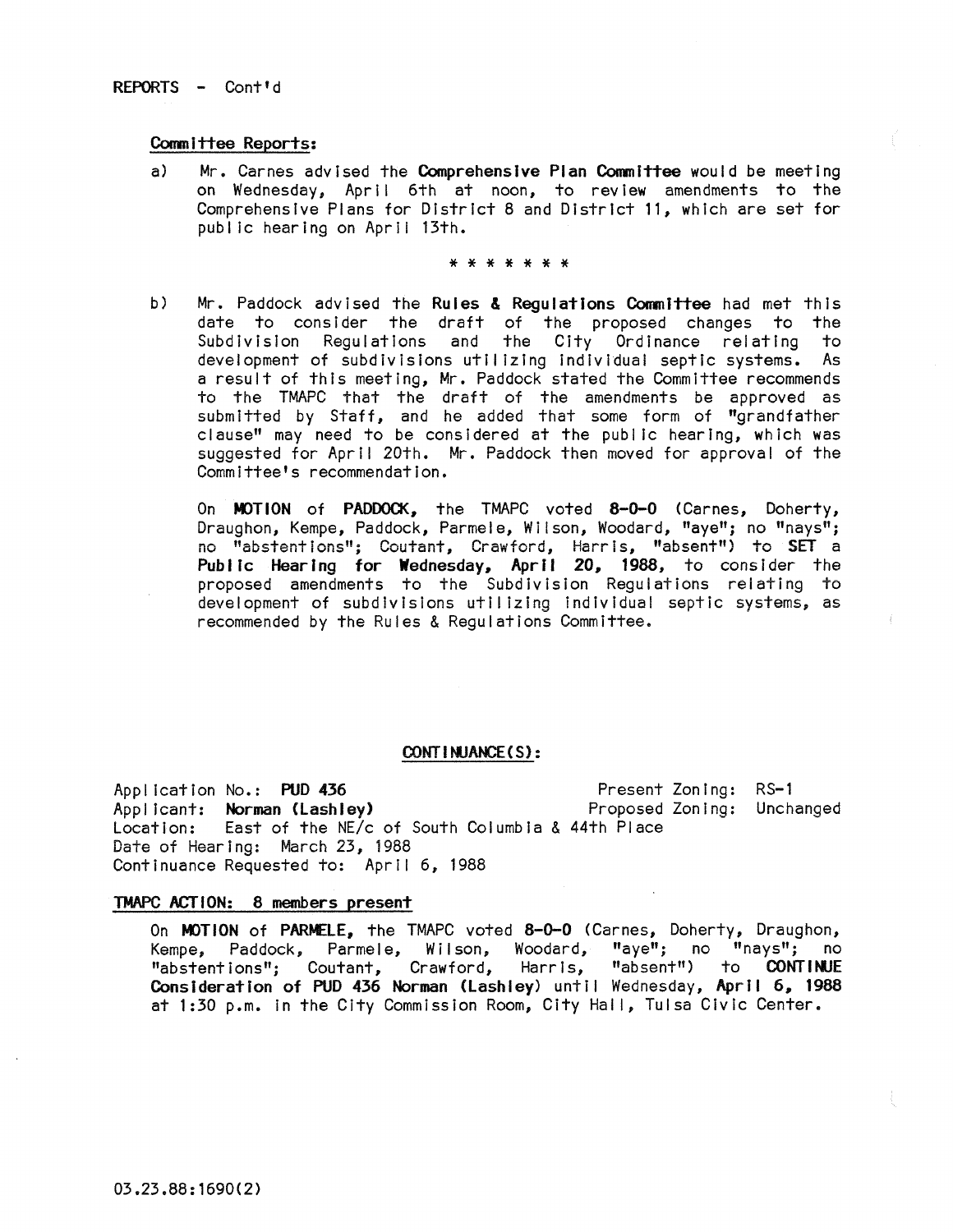# Application No.: Z-6188 Present Zoning: RS-l Proposed Zoning: IL Location: West of the SW/c of East Admiral Place & South 177th East Avenue Date of Hearing: March 23, 1988 (Cont'd from 2/24/88 to readvertise for OL)<br>Presentation to TMAPC by: Mr. Harlan Pinkerton. PO Box 1409 (587-7221) Presentation to TMAPC by: Mr. Harlan Pinkerton, PO Box 1409

## Relationship to the Comprehensive Plan:

The District 17 Plan, a part of the Comprehensive Plan for the Tulsa Metropolitan Area, designates the subject property as a Linear Development Area - Medium Intensity (PUD required) for the north 330' and Low Intensity - No Specific Land Use on the balance.

According to the "Zoning Matrix" the proposed IL District would not be in accordance with the Plan Map for the north portion due to the lack of a companion PUD and is not in accordance with the Low Intensity  $-$  No Specific Land Use portion.

#### Staff Recommendation:

Site Analysis: The subject tract is 2.55 acres in size and is located west of the southwest corner of East Admiral Place and South 177th East Avenue. It Is partially wooded, gently sloping, contains a single-family dwelling with three large accessory buildings and is zoned RS-1.

Surrounding Area Analysis: The tract Is abutted on the north, across East Admiral Place, by an industrial use zoned IL; on the east by vacant property zoned RS-li on the south by vacant property zoned AG; and on the west by a church zoned RS-1.

Zoning and BOA Historical Summary: Industrial zoning has been approved on the north side of East Admiral Place In a Special District.

Conclusion: Although the Comprehensive Plan supports industrial zoning for the area north of East Admiral Place, Staff cannot support the request due to the tract's location In a Linear Development Area. Section 3.4.1 of the District 17 Comprehensive Plan requires the filing of a Planned Unit Development In order to minimize the Impact of the underlying zoning on adjacent non-Industrial uses and also in order to develop at medium Intensity.

Therefore, Staff recommends DENIAL of the requested IL zoning due to no PUD being filed. In the alternative, Staff would support a continuance of the application In order to give the applicant time to file a PUD.

Note: The proposed use, "automobile storage", is not clearly defined in the zoning code and possibly should be clarified In order to determine the exact zoning classification needed for the Intended use.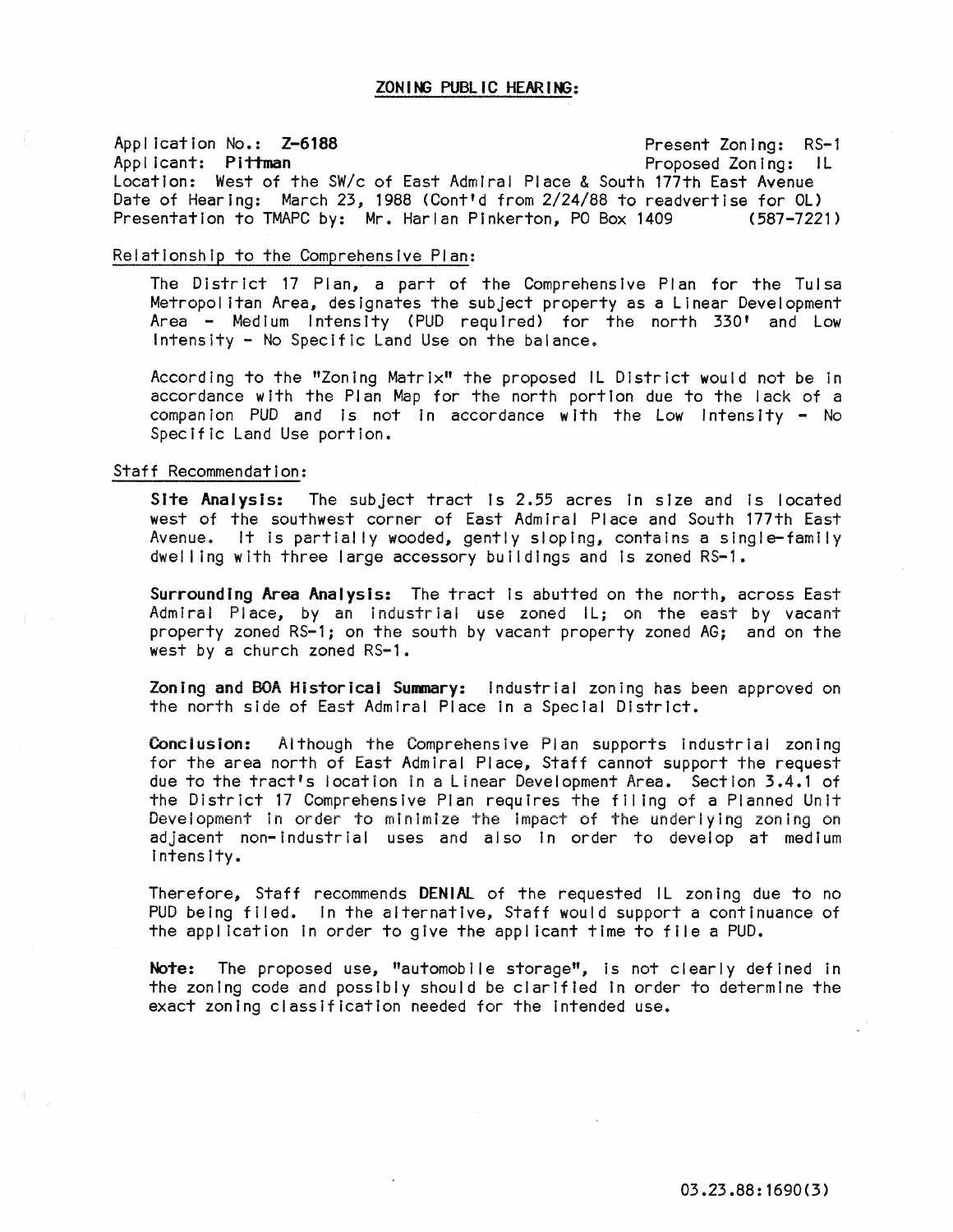## March 23, 1988:

The subject application was continued from 2/24/88 In order to al low he applicant time to readvertise for OL - Office Light zoning. OL zoning is In accordance with the Medium Intensity Linear Development Area, and Is a may be found In accordance with the Low Intensity - No Specific Land Use portion.

Therefore, based on the Comprehensive Plan and zoning patterns in the area, the staff recommends APPROVAL of OL zoning as requested.

## Comments & Discussion:

In reply to Chairman Parmele, the applicant confirmed agreement to the Staff recommendations.

#### TMAPC ACTION: 8 members present

On MOTION of CARNES, the TMAPC voted 8-0-0 (Carnes, Doherty, Draughon, Kempe, Paddock, Parmele, Wilson, Woodard, "aye"; no "nays"; no "abstentions"; Coutant, Crawford, Harris, "absent") to APPROVE Z-6188 Pittman for OL Zoning, as recommended by Staff.

## legal Description:

OL Zoning: The west 168.32' of the east 932.26' of Lot 7, LESS the north 40.0' for right-of-way, Section 2, T-19-N, R-14-E, City of Tulsa, Tulsa County, Oklahoma.

## \* \* \* \* \* \* \*

Application No.: Z-6192 Applicant: Norman (Sampson) Location: NE/c of East Admiral Place & North 129th East Avenue Date of Hearing: March 23, 1988 Presentation to TMAPC by: Mr. Charles Norman, 909 Kennedy Building (583-7571) Present Zoning: AG & RS-3 Proposed Zoning: CG & CO

#### Relationship to the Comprehensive Plan:

The District 5 Plan, a part of the Comprehensive Plan for the Tulsa Metropolitan Area, designates the subject property Low Intensity -<br>Corridor.

According to the Zoning Matrix the requested CO District is in accordance with the Plan Map, and the proposed CG District Is not In accordance with the Plan Map.

## Staff Recommendation:

Site Analysis: The subject tract is 17.2 acres in size and is located at the northeast corner of East Admiral Place and North 129th East Avenue. It Is partially wooded, gently sloping, contains a mixture of residential and agricultural uses, and Is zoned AG and RS-3.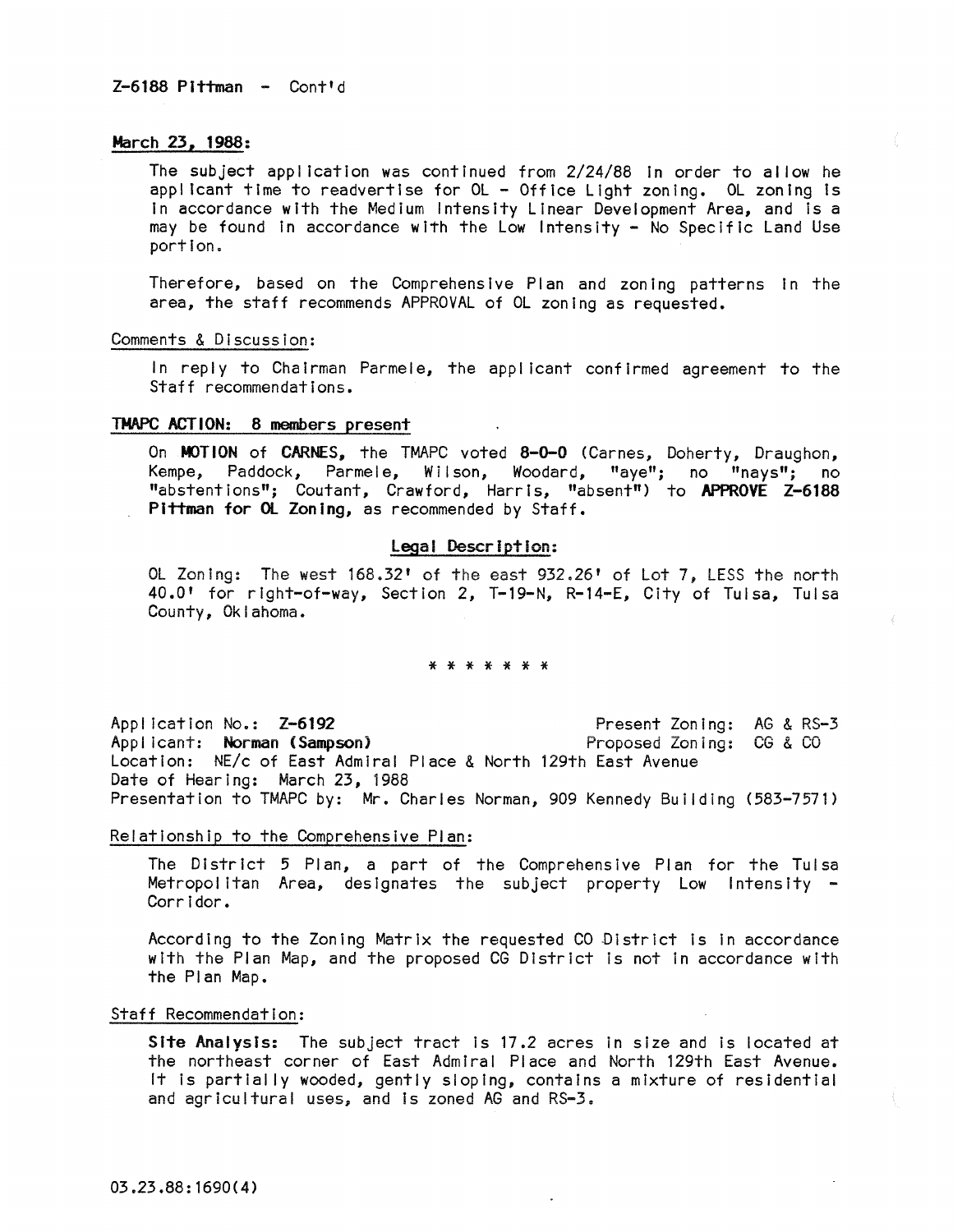$Z-6192$  Norman (Sampson) - Cont'd

Surrounding Area Analysis: The tract is abutted on the north by the 1-244 Expressway, zoned RS-3; on the east by a vacant commercial building previously used for furniture sales and a bar, zoned CG; on the south, across East Admiral, by commercial uses Including a pawn shop and plumbing store, zoned CS; on the west, across North 129th East Avenue, by vacant property, a single-family dwelling and mobile home park, zoned AG, RS-3 and RMH.

Zoning and BOA Historical Summary: A variety of zoning classifications and uses have been approved In the area.

COnclusion: The subject tract Is designated Corridor. Based on existing zoning and development patterns, the typical nodal zoning pattern would be appropriate for the subject tract. With the other corners of the Intersection being zoned CS, IL and RS-3, the requested CG zoning, If approved to a depth from East Admiral Place to I ine up with the abutting CG zoning to the east would be merited. Recognizing the character of existing development and zoning patterns west of North 129th East Avenue, CO zoning would be appropriate on the balance of the subject tract considering that a Corridor Site Plan would be required prior to development. If approved, an amendment to the Comprehensive Plan Is also recommended for the tract.

Therefore, Staff recommends APPROVAL of CG zoning to a depth consistent with the abutting CG zoning and APPROVAL of CO zoning on the balance, subject to amendment of the Comprehensive Plan.

### Comments & Discussion:

Mr. Paddock Inquired why this was In accordance with the corridor, but not with the Plan Map. Mr. Gardner stated that the Plan Map should have recognized this as a commercial type node, which was the basis of Staff's recommendation. In reply to Chairman Kempe, Mr. Norman stated agreement to the CG zoning depth as suggested by Staff, with CO zoning on the balance.

### TMAPC ACTION: 8 members present

On MOTION of PARMELE, the TMAPC voted 8-0-0 (Carnes, Doherty, Draughon, Kempe, Paddock, Parmele, Wilson, Woodard, "aye"; no "nays"; no "abstentions"; Coutant, Crawford, Harris, "absent") to APPROVE Z-6192 Norman (Sampson) for CG/CO zoning, as recommended by Staff, and subject to amendment of the Comprehensive Plan.

### Legal Description:

CG Zoning: A part of Government Survey Lot 4, Section 4, T-19-N, R-14-E, Tulsa County, Oklahoma described as follows: Beginning at the SW/c of Lot 4; thence east 572.41'; thence north 475.8'; thence east 100.0'; thence north 200.0'; thence west along the north I ine of Lot 4 for 672.41' to the NW/c of Lot 4; thence south along the west line of Lot 4 to the POB; and

CO Zoning: That part of the SW/4 of the *SW/4* lying to the south and west of the Interstate Highway 244 right-of-way, Section 33, T-20-N, R-14-E, Tulsa County, Oklahoma.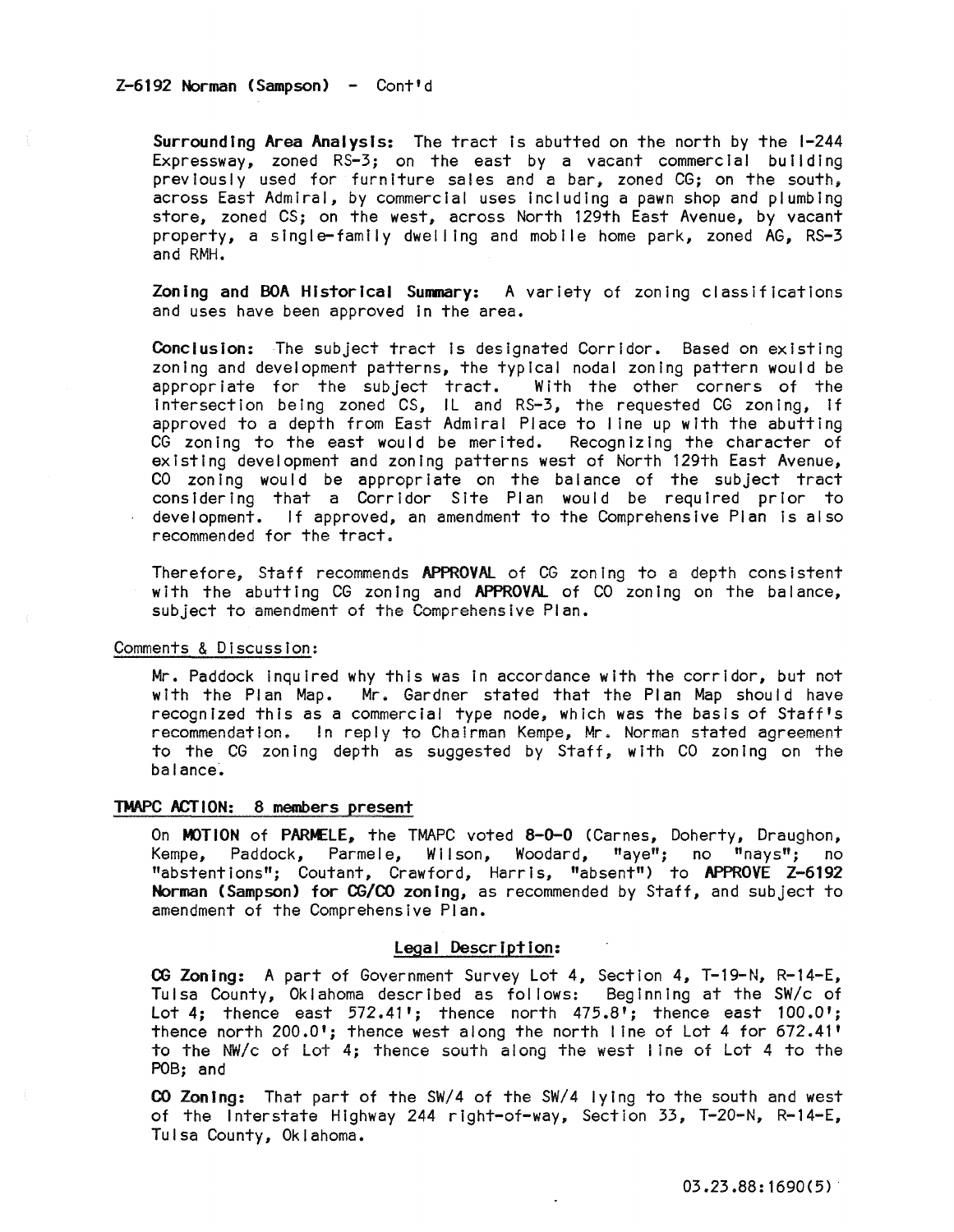\* \* \* \* \* \* \*

Appl icatlon No.: CZ-165 Applicant: Knigge Present Zoning: RS Proposed Zoning: CG Location: North of the NW/c of East 56th Street North & North Peoria Avenue Date of Hearing: March 23, 1988 Presentation to TMAPC by: Mr. W. Knigge, Collinsville (1-371-2896)

## Relationship to the Comprehensive Plan:

The District 24 Plan, a part of the Comprehensive Plan for the Tulsa Metropolitan Area, designates the subject property Special District -<br>Commercial.

According to the Zoning Matrix the requested CG District may be found In accordance with the Plan Map.

### Staff Recommendation:

Site Analysis: The subject tracts are 1.51 acres In size and located north of the northwest corner of East 56th Street North and North Peoria Avenue. Each is partially wooded, flat, contains what appears to be two single-family dwellings on the north tract and four single-family dwellings on the south tract, and is zoned RS. A lot containing one single-family dwel ling zoned RS spl Its the subject tract in approximately half.

Surrounding Area Analysis: The tracts are abutted on the north by mixed Industrial uses, zoned RSj on the east, across North Peoria by Industrial uses and vacant land, zoned CH and AG; on the south by vacant property, zoned lL; and on the west by vacant property zoned RS.

Zoning and BOA Historicai Summary: The area is zoned and developed In a mixture of commercial and Industrial uses which meets the purposes of the Development Guidelines for consideration of CG zoning.

Conclusion: Based on the Comprehensive Plan, Development Guidelines and existing zoning and development, Staff can support the requested CG<br>zoning, however, only on the southern two lots at this time. The zoning, however, only on the southern two lots at this time. Isolation of a single-family dwelling and lot between two commercial tracts Is not an orderly transition of land uses. Ideally, the remaining lot between the two should seek rezoning simultaneously, and be considered as one appl icatlon.

Therefore, Staff recommends APPROVAL of the requested CG zoning on only the south portion and DENiAl of CG zoning or any less intense zoning in the alternative for the north portion.

## Comments & Discussion:

Mr. Parmele confirmed that Staff's recommendation for denial of CG on the two north lots was due to a residential dwel ling on the lot separating the two subject tracts. Mr. Doherty inquired if any communication had been received from the property owner of this middle lot. Chairman Kempe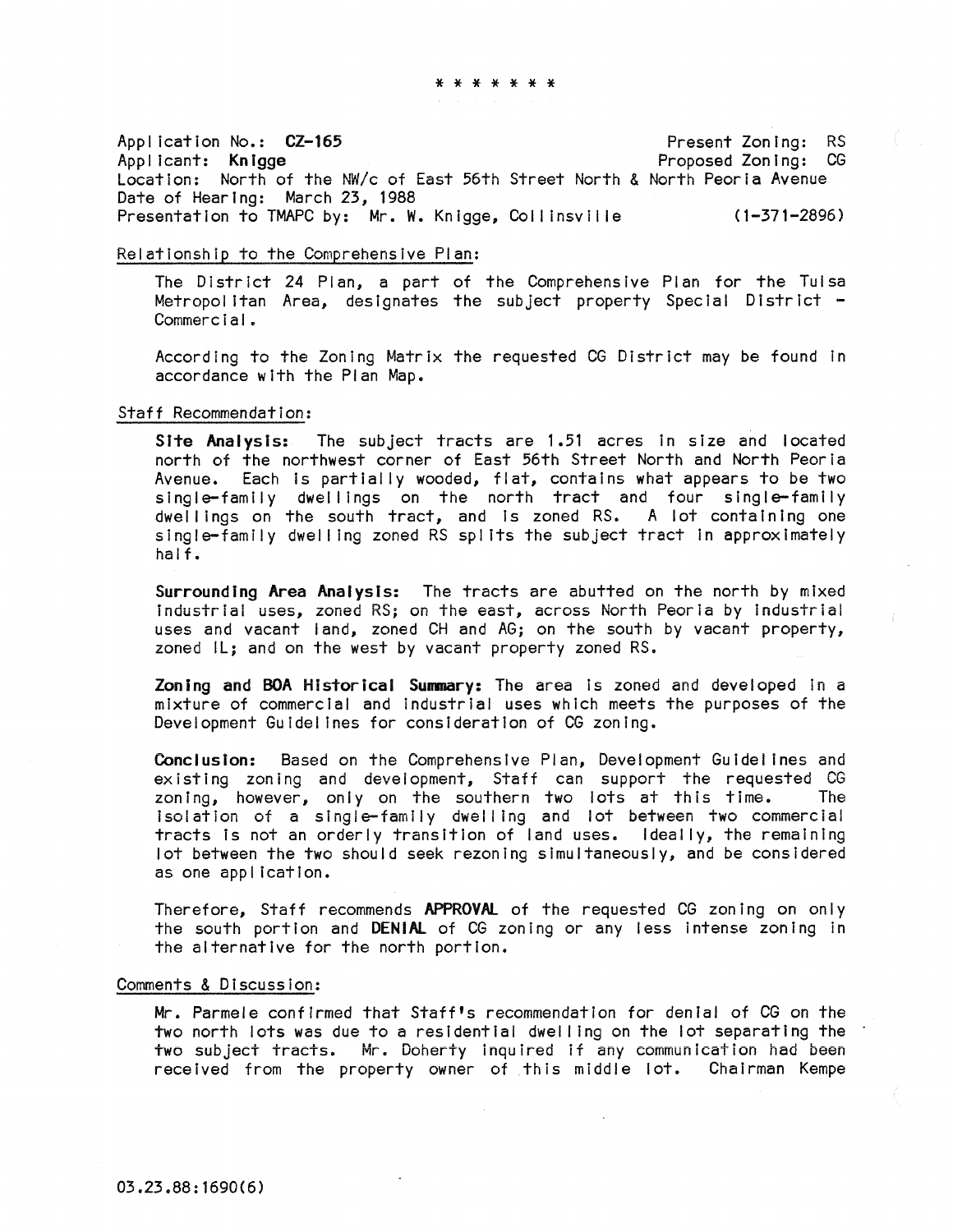advised receipt of a letter from Ms. Flora Campbell Johnston (5810 North Peoria Avenue) whose property abuts the applicant's lots, whereby Ms. Johnston wrote that she has had her fence and house damaged by traffic between these lots on a roadway that had once been a driveway. Therefore, she was "opposed to any heavy activity, or anything that would be heavier traffic".

#### Applicant's Comments:

Mr. Knigge advised he was requesting the zoning change to accommodate a mobile home parts and supply business. He stated that he, basically, concurred with Staff's recommendation. Mr. Knigge pointed out the manufacturing plant abutting his property, and other commercial projects In the RS zoned area.

Ms. Wilson inquired if the applicant anticipated any type of repairs to be done on the premises, or If the business would be limited mobile home parts sales. Mr. Knigge repl led there would be some repair work done.

# Review Session:

Mr. Parmele commented that he was more Inclined to reverse the lots from what Staff was suggesting, as CG would be more appropriate across from CH zoned property (on the north); however, he was not opposed to rezoning the both tracts CG. in reply to Mr. Paddock, Mr. Gardner clarified that there were industrial uses in this RS zoned area, and this was also part of the<br>Turley business community. He added that Staff could have easily He added that Staff could have easily. supported this application if it had included the middle lot. The reason for Staff's recommendation for CG on the southern lot was its location abutting IL zoning on the south.

Discussion followed as to the Industrial and commercial uses, and the problem with the middle lot remaining residential In this transitional area. Mr. Gardner stated that physical facts supported CG zoning, and Staff would not be supporting CG if it were not already present in the<br>area. He added that the Commission's position was to determine if the He added that the Commission's position was to determine if the physical facts outweighed the unfortunate, last remaining residential dwelling on the middle lot.

Mr. Parmele made a motion of approval of CG zoning on both tracts based on the manufacturing facility on the north, the high Intensity CH to the east, and the IL to the south. However, the motion died due to lack of a second.

In response to Mr. Doherty, Ms. Kempe stated that the Commission has done similar zoning around elementary school tracts. Mr. Carnes confirmed the applicant had no objection to having CG on the north tract, Instead of the south tract. Mr. Doherty commented that he could support CG on one tract, with CS on the others. Mr. Carnes moved for CG zoning on the north tract and denial of zoning on the south tract, which was a reversal of Staff's recommendation. Mr. Parmele offered an amendment to Mr. Carnes' motion for CG on the northern tract, and CS on the southern tract. In response to Ms. Wilson, Mr. Parmele explained his reasoning for the amended motion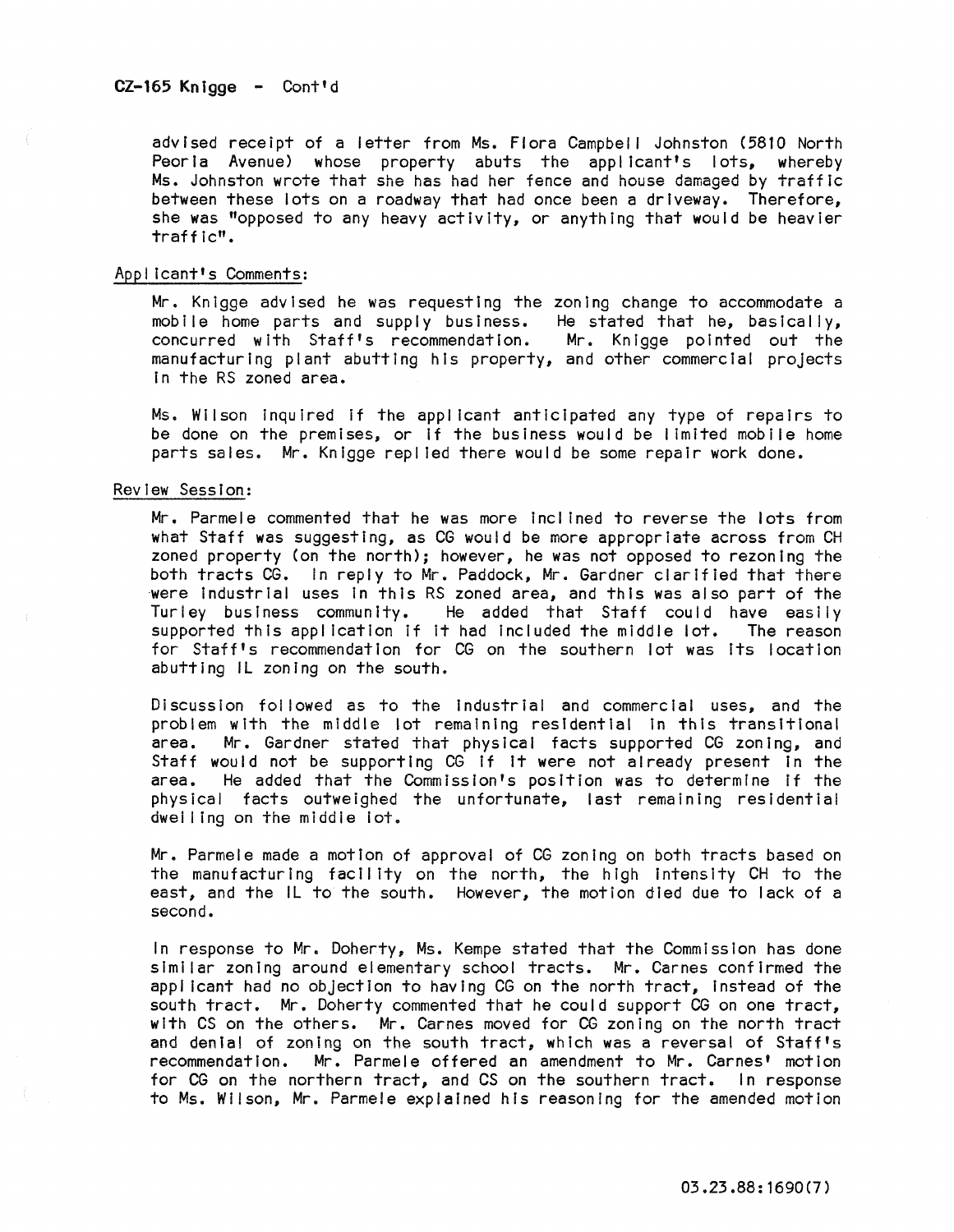was that he felt the zoning patterns Indicate a use other than residential, and CS on the south tract might provide a transition from the abutting IL and CG zoning. Mr. Doherty agreed that residential was no longer an appropriate use, as this area was in a special district indicating that it will develop commercial. Therefore, due to his concern that It not develop too Intensely, he felt CS was appropriate for a portion of the application, in lieu of total CG zoning.

#### TMAPC ACTION: 8 members present

On MOTION of PARMELE, the TMAPC voted 8-0-0 (Carnes, Doherty, Draughon, Kempe, Paddock, Parmele, WIlson, Woodard, "aye"; no "nays"; no "abstentions"; Coutant, Crawford, Harris, "absent") to APPROVE CZ-165 Knigge for CG zoning on the north tract and CS zoning on the south tract.

#### Legal Description:

CG Zoning: Beginning 200' south of the NE/c of the SE/4 of the SE/4 of Section 1, T-20-N, R-12-E, Tulsa County, Oklahoma, thence west 341.0'; thence south 100.0', thence east 341.0', thence north 100.0' to the POB; and

CS Zoning: Beginning on the east boundary line of the SE/4 of the SE/4 of Section 1, T-20-N, R-12-E, Tulsa County, Oklahoma, and 400.0' south of the NE/c of said tract, thence west 291.0', thence south 50.0', thence east 291.0'; thence north 50.0' to the POB; AND Beginning at a point  $350.0'$  south of the NE/c of the SE/4 of the SE/4 thence west  $341.0'$ , thence south 50.0'; thence east 341.0'; thence north 50.0' to the POB.

#### \* \* \* \* \* \* \*

Appl lcatlon No.: Z-6193 & PUD 437 Applicant: Johnsen (Tulsa Heart Center) Location: East of the Intersection of East 14th Place & South Utica Avenue Date of Hearing: March 23, 1988 Presentation to TMAPC by: Mr. Roy Johnsen, 324 Main Mall (585-5641) Present Zoning: RS-3 Proposed Zoning: OL

#### Relationship to the Comprehensive Plan:

The District 6 Plan, a part of the Comprehensive Plan for the Tulsa Metropolitan Area, designates the subject property Low Intensity -<br>Residential, Area D.

According to the Zoning Matrix the requested OL District Is not In accordance with the Plan Map.

#### Staff Recommendation: Z-6193

Site Analysis: The area requested for OL zoning is described as the west 25' of Lot 8, Block 3 and the west 25' of Lot 24, Block 5 of the Terrace Drive Addition. The subject tract is approximately .2 acres and Is located east of the Intersection of South Utica and East 14th Place being both north and south of East 14th Place. It is presently developed for single-family detached residences (one on each lot), and Is zoned RS-3.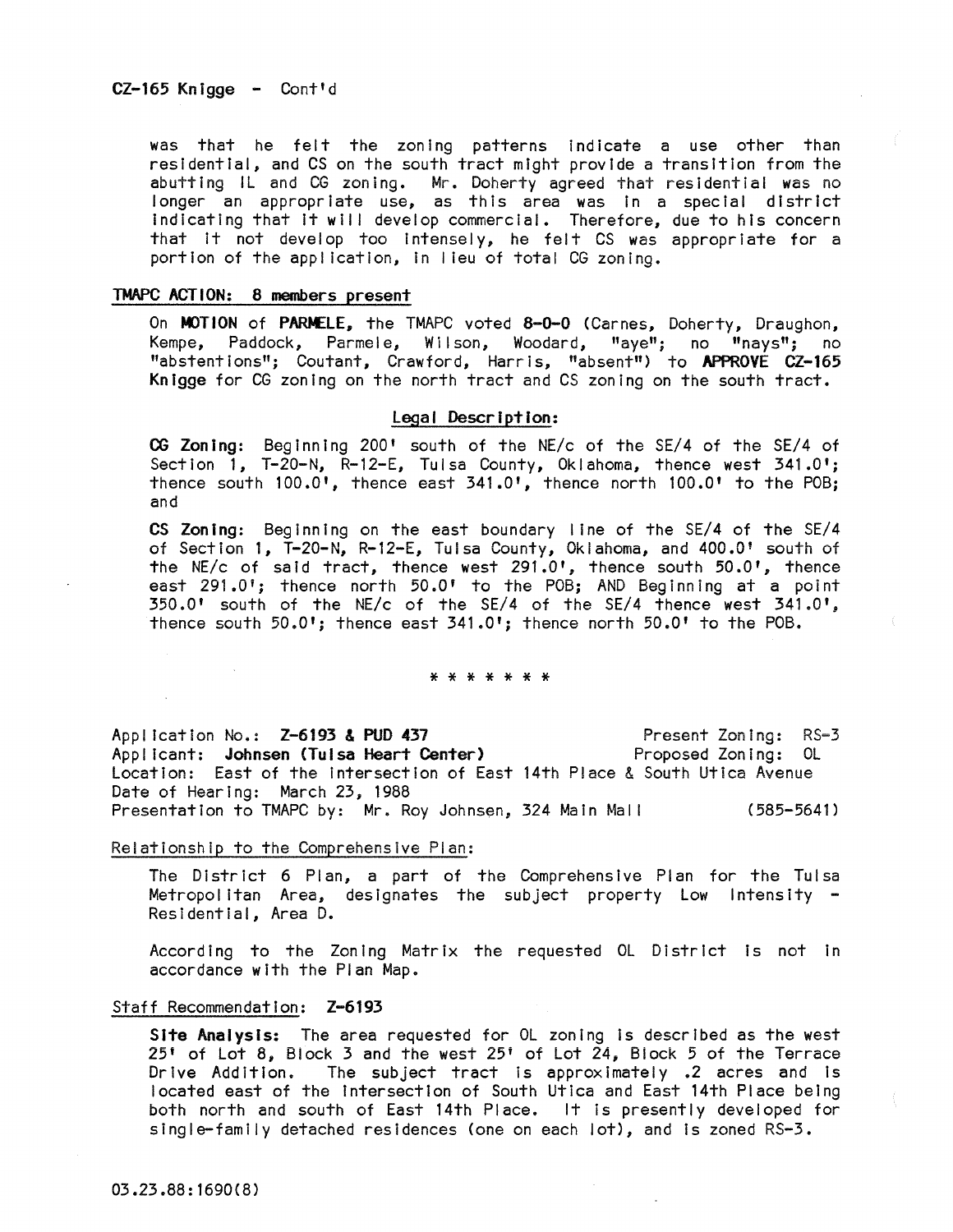Surrounding Area Analysis: The tract Is abutted on the north and east by single-family residences, zoned RS-3; on the south by a duplex, zoned Ol; and on the west by office uses, zoned CS and OL.

Zoning and BOA Historical Summary: Nonresidential zoning has been limited along the east side of Utica Avenue to those properties having frontage on Utica.

Conclusion: OL zoning in the area has been limited to a depth of two lots by the Comprehensive Plan; also, the established zoning and land use patterns have limited nonresidential zoning and development to only those<br>properties having frontage on Utica Avenue. The residential and properties having frontage on Utica Avenue. nonresidential zoning is delineated at the west boundary of the subject<br>tract in a manner keeping with good zoning practice. To approve the tract in a manner keeping with good zoning practice. request would be to encourage encroachment of nonresidential uses Into a relatively stable residential area.

Therefore, Staff recommends DENIAL of Ol zoning on the west 25' of lot 8, Block 3, and the west 25' of lot 24, Block 3, Terrace Drive Addition.

NOTE: Considering that Staff Is not supportive of Ol zoning per Z-6193, nonsupport of the companion PUD 437 is also expressed in a separate recommendation.

#### Staff Recommendation: PUD 437

The subject tracts have a combined area of approximately one acre and are located east of the intersection of East 14th Place and South Utica Avenue. The tract to the north of East 14th Place Is planned for parking for the expanded medical office building which presently exists at the southeast corner of South Utica and East 14th Place; this parking area will have access to South Utica and East 14th Place. The tract to the south of East 14th Place will have access to South Utica and East 14th Place. An existing 2950 square foot general office building which has frontage on East 15th Street Is also included in PUD 437. The medical office building Is planned for an 11,650 square foot expansion. The PUD Text Indicates that the general office building which has frontage on East 15th Street will be retained at this time. The difference In elevations of the medical and general office buildings would make vehicular Integration of the two sites difficult. The maximum building height of the proposed expansion of the medical office building is three stories above ground with a basement. Elevations should be Included In the Outline Development Plan to evaluate any east facing windows on the second and third floors.

Staff Is not supportive of the requested Ol zoning per Z-6193; therefore, recommends DENIAL of PUD 437. If the Commission Is supportive of OL zoning per Z-6193, Staff suggests the fol lowing Development Standards: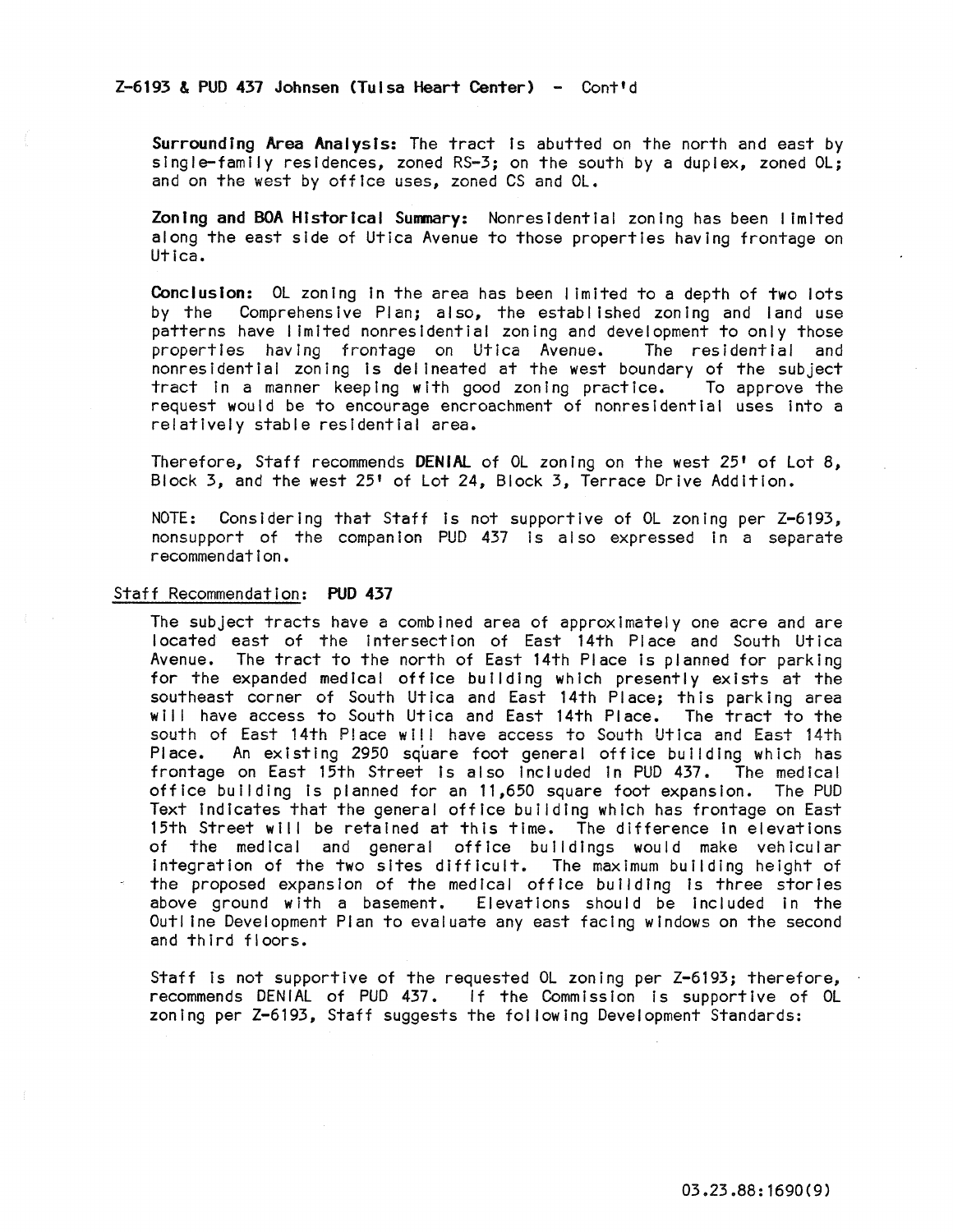## $Z-6193$  & PUD 437 Johnsen (Tulsa Heart Center) - Cont'd

1) That the applicant's Outline Development Plan (to Include elevations) and Text be made a condition of approval, as modified herein.

| 2) | Development Standards:<br>Land Area (Net):                                                                                      | 44,204 sf<br>1.01 acres                                                                   |
|----|---------------------------------------------------------------------------------------------------------------------------------|-------------------------------------------------------------------------------------------|
|    | Permitted Uses:                                                                                                                 | As permitted by right in an OL<br>District, excluding drive-in banks<br>and funeral homes |
|    | Maximum Building Height<br>Above Ground Level:                                                                                  | 2 stories $*$                                                                             |
|    | Maximum Building Floor Area:<br>General office<br>Medical office<br><b>TOTAL</b>                                                | $2,950$ sf<br>18,400 sf<br>21,350 sf                                                      |
|    | Minimum Off-Street Parking: **<br>Medical office building<br>General office building                                            | 1 space/250 sf of gross floor area<br>1 space/300 sf of gross floor area                  |
|    | Minimum Building Setbacks:<br>from residential property line<br>from Utica<br>from E. 14th Place C/L<br>from E. 15th Street C/L | 45'<br>65'/B0A<br>50' *<br>85'                                                            |
|    | Minimum Landscaped Open Space:                                                                                                  | 10% of net area***                                                                        |

- \* Three story construction Is permitted within an area limited to 105' south of the centerline of East 14th Place and 45' west of the east boundary with no exceptions per Section 220 of the Zoning Code being granted beyond three stories unless OM building setbacks are met as required by the Zoning Code.
- \*\* Although the floor area maximums are within zoning and PUD guidelines, It Is questionable whether the Outline Development Plan provides the required number of parking spaces (84) in accordance with the Zoning Code. Specifically, the proposed number of compact spaces exceeds the 25% maximum allowable per the Zoning Code. The situation would require adjustments In floor area, plot plans, or variances In order to receive approval of a Detail Site Plan. Standard parking spaces per Chapter 13 of the Zoning Code must meet the following minimums:  $7.5' \times 15'$  for compact, and  $9' \times 20'$  for standard.
- **\*\*\*** landscaped open space shal I Include Internal and external landscaped open areas, parking lot islands and buffers, but shall exclude pedestrian walkways and parking areas designed solely for Minimum landscape buffers, including trees, shall be provided along the residential boundaries and the parking areas. The size of the site would Indicate a buffer may need to be provided on adjacent property. The Outline Development Plan indicates no landscape buffer north of East 14th Place between the parking lot and residential lot.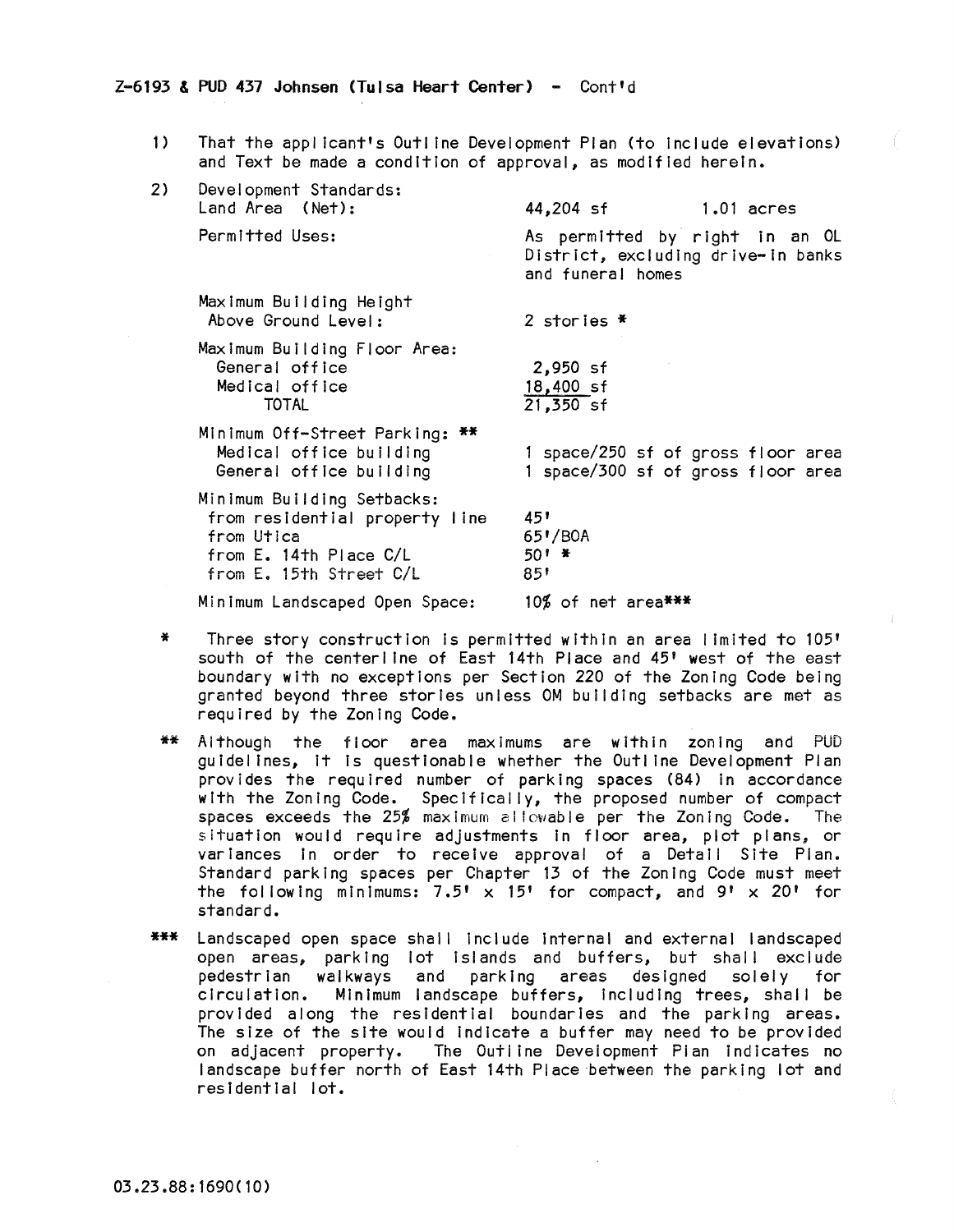Signs: Signs accessory to the office use shall comply with the restrictions of the PUD Chapter of the Zoning Code and the fol lowing additional restrictions:

- Ground slgnage shall be limited to one monument sign, to be located along the Utica frontage, Identifying the project, not exceeding 6' In height, and not exceeding a display surface area of 32 sf, and one monument sign to be located along the 15th Street frontage Identifying the general office building or tenant therein, not exceeding 6' In height and not exceeding a display surface area of 32 sf. Existing signs, If any, which exceed these requirements are exempt from these standards.
- 3) That all trash, mechanical and equipment areas shall be screened from public view.
- 4) That all parking lot lighting shall be directed downward and away from adjacent residential areas. Light standards shall be limited to an 8' maximum height within 45' of the residential boundary and a 20' maximum height on the balance.
- 5) All signs shall be subject to Detail Sign Plan review and approval by the TMAPC prior to Installation In accordance with Section 1130.2(b) of the PUD Chapter of the Zoning Code, and as further limited herein.
- 6) That a Detail Landscape Plan shall be submitted to the TMAPC for review and approval and installed prior to Issuance of an Occupancy Permit. The landscaping materials required under the approved Plan shall be maintained and replaced as needed, as a continued condition of the granting of an Occupancy Permit. Buffers shall be provided In accordance with the Development Standards.
- 7i Subject to TMAPC review and approval of conditions, as recommended by the Technical Advisory Committee.
- 8) That a Detail Site Plan shall be submitted to and approved by the TMAPC prior to Issuance of a Building Permit.
- 9) That no Building Permit shall be issued until the requirements of Section 260 of the Zoning Code have been satisfied and approved by the TMAPC and flied of record In the County Clerk's office, Incorporating within the Restrictive Covenants the PUD conditions of approval, making the City of Tulsa beneficiary to said Covenants.

## Comments & Discussion:

Mr. Doherty commented that It appeared the zoning request was basically for about 2/3 of a lot, as the PUD enclosed all of the lot, of which the west 25' was requested for zoning. Mr. Gardner confirmed that 25' would be about half of the lot width, and further clarified that part of the zoning pattern, if approved as requested, would still remain residential, but would permit professional office, parking, etc. per the PUD plan. Mr. Gardner stated that Staff's recommendation was based on the Comprehensive Pian recognizing that the requested OL zoning extended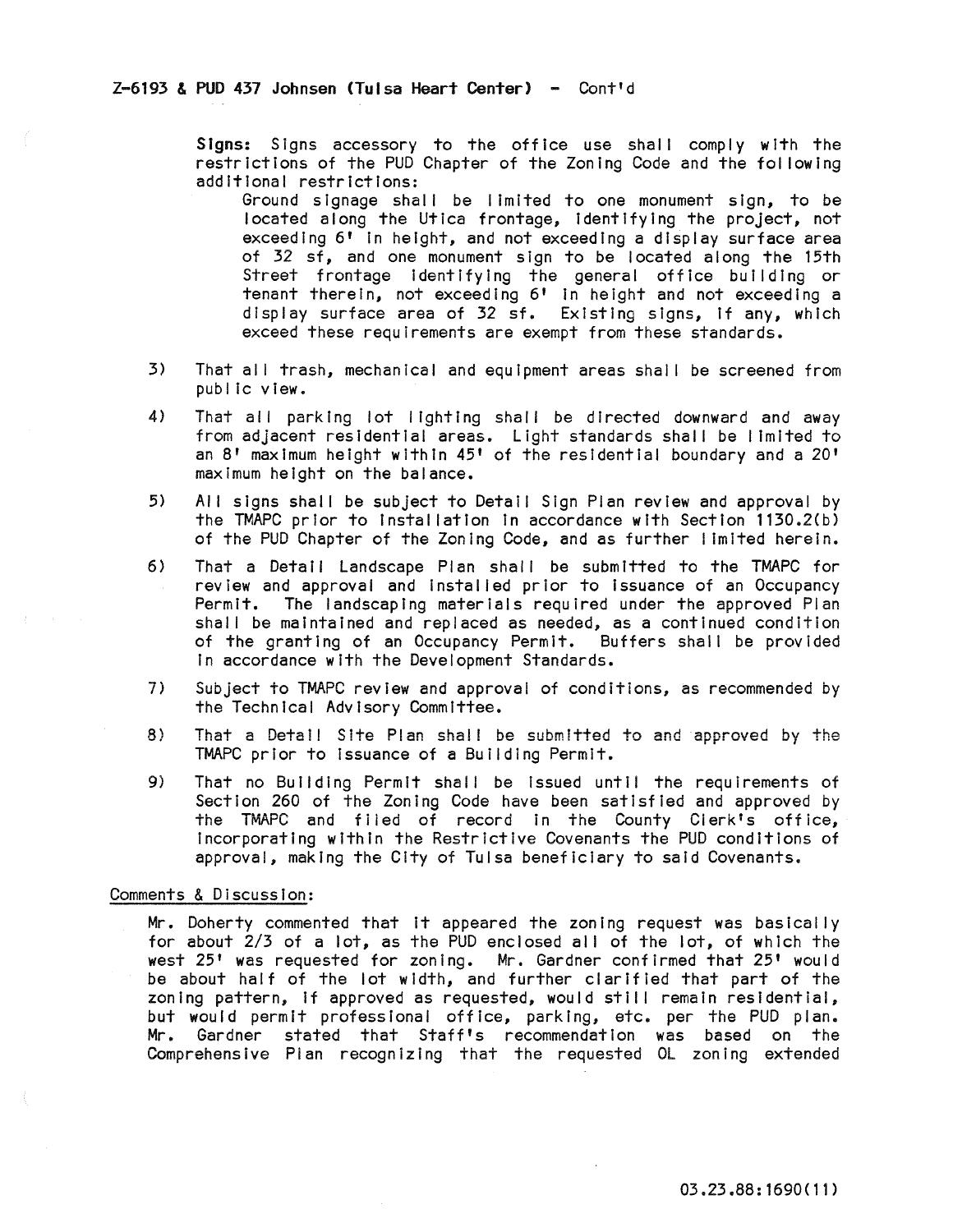beyond the indicated office zoning line on the Plan Map. Mr. Parmele confirmed the applicant would need the OL zoning on the two lots to accommodate the building square footage requirements. Mr. Gardner further clarified the applicant needed a portion of the lot to get the square footage, and all of the lot the make the parking and development work. In response to Mr. Paddock regarding the Internal circulation of the development, Mr. Gardner commented that the applicant was proposing to keep the office building currently facing 15th Street (on the south lot), but some excavation would be needed to accommodate the parking areas. However, the PUD would not need the southern lot other than to provide potential parking space.

Chairman Kempe advised receipt of a letter from Mr. Noel Eden supporting the requested zoning and the proposed PUD.

#### Appl icant's Comments:

Mr. Roy Johnsen stated he was representing Dr. L. Basta and the Tulsa Heart Center, and Mr. Charles Norman would be representing Hillcrest Hospital, which had a direct Interest in this application. In regard to the zoning request, Mr. Johnsen stated that enough OL zoning was needed to permit 1,595 square feet of floor area being added to the existing structure, I.e. an additional 13 feet (3,987 square feet) of OL zonIng. Mr. Johnsen advised the main service prompting the expansion, In addition to the services already offered by the Tulsa Heart Center, was the opportunity to establ Ish a heart catheterization lab offering services on an outpatient basis. He stressed the Importance of the Center's location to the two significant hospital facilities In the area, i.e. St. John's Medical Center and Hillcrest Hospital. Mr. Johnsen added that this facility was efficient from the physician's standpoint and the proximity to the Broken Arrow Expressway provided major regional accessibility.

Mr. Johnsen reviewed the proposed parking and expansion on the Site Plan, pointing out that the two abutting property owners were not objecting to the proposal. He pointed out that the Center has acquired both sides of 14th Street to accommodate these parking and expansion needs, which offered an opportunity for uniformity of landscape treatment at this entrance. Mr. Johnsen circulated photographs Indicating the existing Center and the sites of the proposed expansion along Utica, comparing the project to the development of the "medical corridor" between St. John's<br>and Hillcrest Hospital. In regard to the three story structure, Mr. In regard to the three story structure, Mr. Johnsen stressed the design established significant setbacks from the entry to the single-family properties to the east, and most of the three story structure fell within the CS zoned portion. He further pointed out that the two level structure also exceeded the normal setbacks. Mr. Johnsen reiterated that the existing office building fronting 15th Street would remain at this time.

In regard to the zoning boundaries, Mr. Johnsen advised his research Indicated that the existing OL boundary along Utica on the east had 110' frontage, which was among the smal lest frontages where office or commercial properties have been permitted. He pointed out that the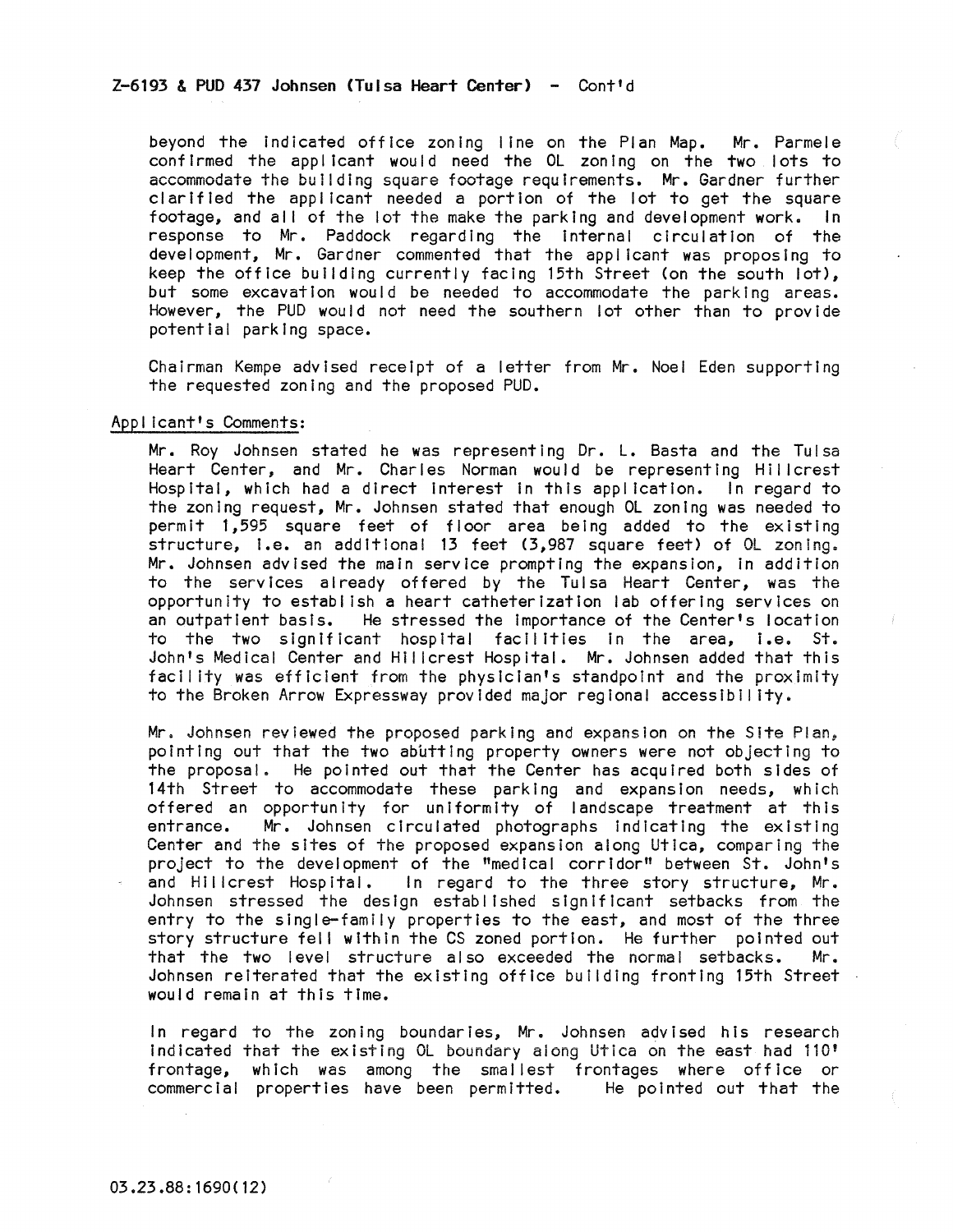## $Z-6193$  & PUD 437 Johnsen (Tulsa Heart Center) - Cont'd

frontage on the west side, directly across the street from the subject property, had a standard dimension of 145'. The appl icant was proposing the existing 110' of zoning plus an additional 13', which would approximately align with the zoning line established south of 15th Street. Mr. Johnsen remarked that the District Plan merely took existing zoning lines, which had been established by previous owners, and may not necessarily reflect the depth that generally exists in this area. He necessarily reflect the depth that generally exists in this area. commented that, if the 15th & Utica Intersection was considered as an arterial node with normal depths of zoning, there would be 467' from that Intersection zoned In a commercial fashion; and normal transition zoning would offer 300'. Therefore, 160' of use the applicant was requesting was very reasonable, and the amount of zoning was less than that found in the immediate area. Mr. Johnsen stated he felt that what the District Plan Mr. Johnsen stated he felt that what the District Plan contemplated was that, If there was to be change, It should be done with a PUD and assembly of tracts that have frontages on the arterials.

Mr. Johnsen advised that all of the conditions of the Staff recommendation were agreeable to the applicant. Mr. Johnsen spoke on the significance and Importance of this medical facility to the City. In response to Mr. Doherty, Mr. Johnsen confirmed that, although they had originally requested zoning on the west 25' of the lot, they could make the project work with 13' of zoning. Mr. Johnsen reviewed the elevations as requested by Mr. Doherty.

Mr. Paddock inquired If there was a contingency sales contract pending for the purchase of the needed properties. Mr. Johnsen stated he had not handled the sales contract, but normal transactions on matters such as this do have contingency contracts. Mr. Paddock asked if the applicant had given any thought to "P" Parking zoning on the eastern 25' of the lots with the west 25' rezoned OL. Mr. Johnsen replied he had not thought of this approach, but It would be acceptable to them.

Mr. Charles Norman, representing Hillcrest, spoke of the high regard Hillcrest Hospital had for Dr. Basta and the Tulsa Heart Center, to the extent that Hillcrest would be an equity partner with the Center. Mr. extent that Hillcrest would be an equity partner with the Center. Norman reiterated the importance of a facility such as this, not only to the St. John's and Hillcrest Hospitals, but to the general publ Ie. As the presenter of the PUD's for the St. John's and Hillcrest medical facilities, Mr. Norman stated that the proposed development conformed to the standards approved and established by this Commission for these facilities. Therefore, he supported approval of the request for rezoning and the PUD for the Tulsa Heart Center.

| Address:                   |
|----------------------------|
| 1415 South Utica<br>74104  |
| Ħ<br>2019 East 14th Place  |
| Ħ<br>1723 East 15th Street |
| n<br>1424 South Utica      |
|                            |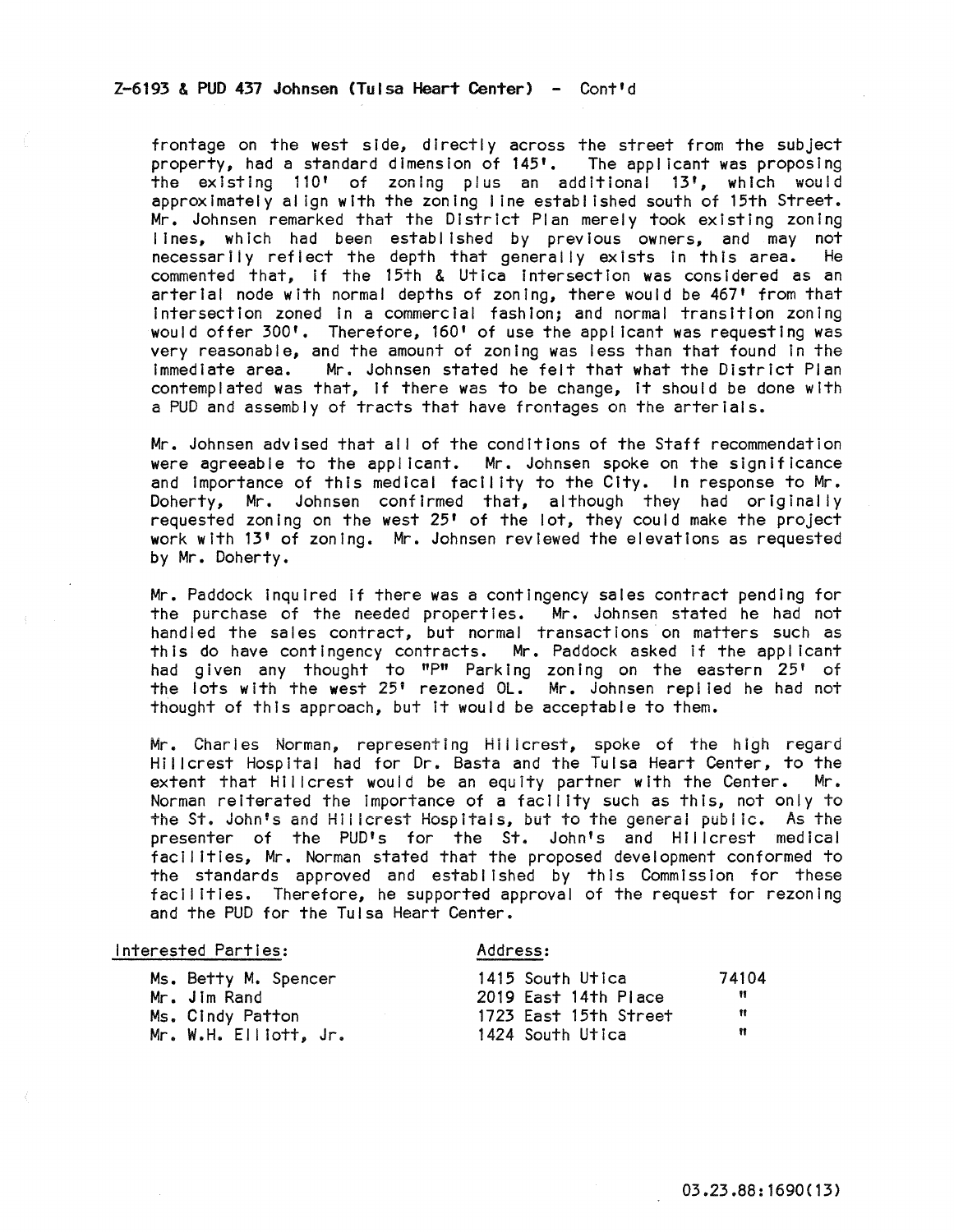## $Z-6193$  & PUD 437 Johnsen (Tulsa Heart Center) - Cont'd

Ms. Betty Spencer spoke In support of the application, and remarked on the undesirable conditions associated with the empty and dilapidated buildings along Utica. Ms. Spencer mentioned her property on Utica has been for sale for over year, and she felt the proposed project would further enhance the area.

Mr. Jim Rand, representing the Terrace Drive Neighborhood Association, stated the residents felt this development would have a negative Impact on the neighborhood. He requested denial based on their feel ings that this project was not in accordance with the Comprehensive Plan, and would not harmonize with the existing residential. They also felt the PUD did not preserve open space and they did not agree with the PUD treatment of the parking area. Mr. Rand commented the residents were also concerned this development might create or add to water run-off Into the neighborhood.

Ms. Cindy Patton, a landscape architect off Icing on 15th Street, spoke In favor of the proposed expansion of the Heart Center, but was concerned with the long-range planning for the applicant's structure on 15th Street. Ms. Patton commented that she felt this house was a part of the Integrity of 15th Street atmosphere and would reflect a 1055 to the area She requested a restriction be made for notification to neighbors along 15th for any alterations to the structure. In reply to Ms. Wilson, Ms. Patton clarified that she did not wish notice for platting, site plan, etc., but notice should the structure be proposed for demolition to accommodate parking.

Mr. W.H. EI I lott, Jr., who has maintained an office In this area for 27 years, differed with comments made by some of protestants as to any flooding, as he has never experienced a problem with water run-off. Mr. Elliott acknowledged the traffic problems In this area, but stated that this was through no fault of the applicant, and he felt the proposed development would upgrade this area.

### Applicant's Rebuttal:

In regard to Ms. Patton's comments, Mr. Johnsen reviewed the public hearing notification process for a major amendment, as the plan presented shows the house remaining, and would require a major amendment to be removed. To address concerns about water run-off, Mr. Johnsen stated this was subject to Department of Stormwater review at the time of platting.

Mr. Paddock Inquired, should the Commission decide· to approve the OL zoning on the west  $25$ ', if the applicant would be agreeable to "P" zoning on the east 25' with the requirements that contains for landscaping, etc. Mr. Johnsen stated he would be agreeable to the "P" district, and the Commission would determine the landscaping requirement through the PUD. He pointed out that the proposal submitted provided a minimum 10% of net of the entire project; however, he could not commit to 10% within that particular "P" area.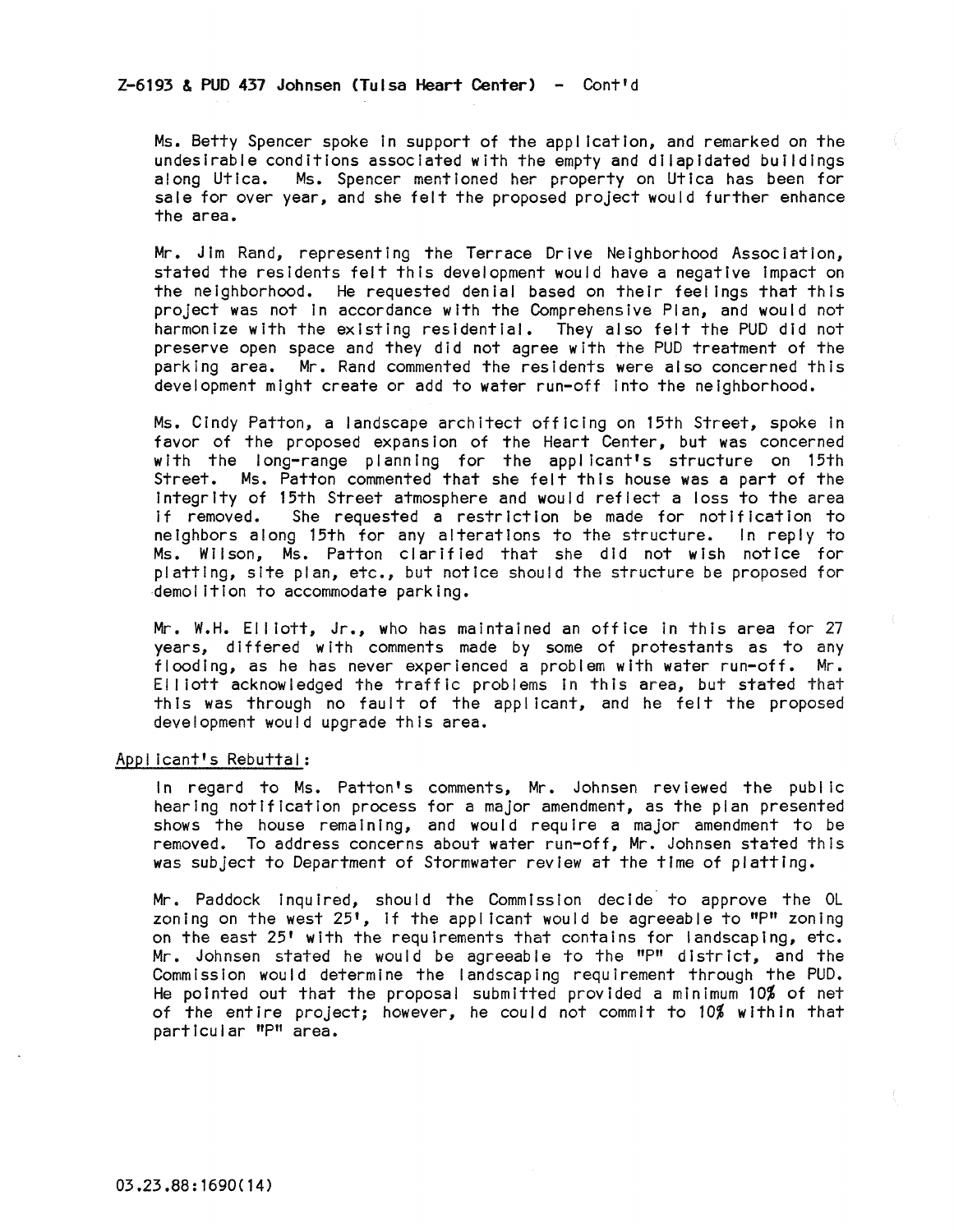#### Review Session:

Mr. Carnes spoke In favor of the applicant's proposal as he felt this was an attempt to keep this neighborhood In a healthy condition, and would be an asset to this area. Mr. Doherty asked Staff if removing the office structure on 15th Street would, in fact, be a major amendment, as he wished to ensure notice would be given for demolition or major alteration. Mr. Gardner advised that, as a general rule, removing one structure to add parking would not necessarily be a major amendment. However, in this case, It would be major due to the circumstances along 15th Street.

Mr. Gardner clarified for the Commission that only the west 25' was advertised. He advised that the Commission could consider what was presented at this time and make a recommendation to the City Commission that, if properly advertised, the TMAPC would prefer "P" Parking on the eastern portion, then the applicant could readvertise before the City Commission hearing.

Mr. Carnes made a motion for approval of OL zoning on the west 25', as advertised, with a letter to the City Commission for "P" Parking on the east 25', and for approval of the PUD as presented.

Mr. Parmele commented that one of the new projects proposed for the FY 88-89 Work Projects was a Corridor Study along Utica Avenue between Hillcrest and St. John's, which was a good Indication that there was Increased pressure along this corridor for higher Intensity and/or medically-related uses. Mr. Paddock stated that the development proposed could not but help be beneficial to this City, and It was also In line with the mentioned "medical corridor"; therefore, he would be voting in favor of the motion.

## TMAPC ACTION: 8 members present

On MOTION of CARNES, the TMAPC voted 7-0-1 (Carnes, Doherty, Kempe, Paddock, Parmele, Wilson, Woodard, "aye"; no "nays"; Draughon, "abstaining"; Coutant, Crawford, Harris, "absent") to APPROVE Z-6193 Johnsen (Tulsa Heart Center) for OL Zoning on the west 25' as advertised, with a letter to the City Commission recommending "P" zoning on the eastern portion of the PUD, and APPROVAL of PUD 437, subject to the conditions as recommended by Staff.

Mr. Johnsen requested a waiver of the customary cut-offs In order to file the application for the recommended "P" zoning, In order to present It to the City Commission at the same time as the OL and PUD application.

#### TMAPC ACTION: 8 members present

On MOTION of DOHERTY, the TMAPC voted 7-0-1 (Carnes, Doherty, Kempe, Paddock, Parmele, Wilson, Woodard, "aye"; no "nays"; Draughon, "abstaining"; Coutant, Crawford, Harris, "absent") to APPROVE a Waiver of the Customary Cut-off in order file an application for the recommended "P" zoning on the east 25' of Z-6193 & PUD 437 Johnsen (Tulsa Heart Center), as recommended by the TMAPC.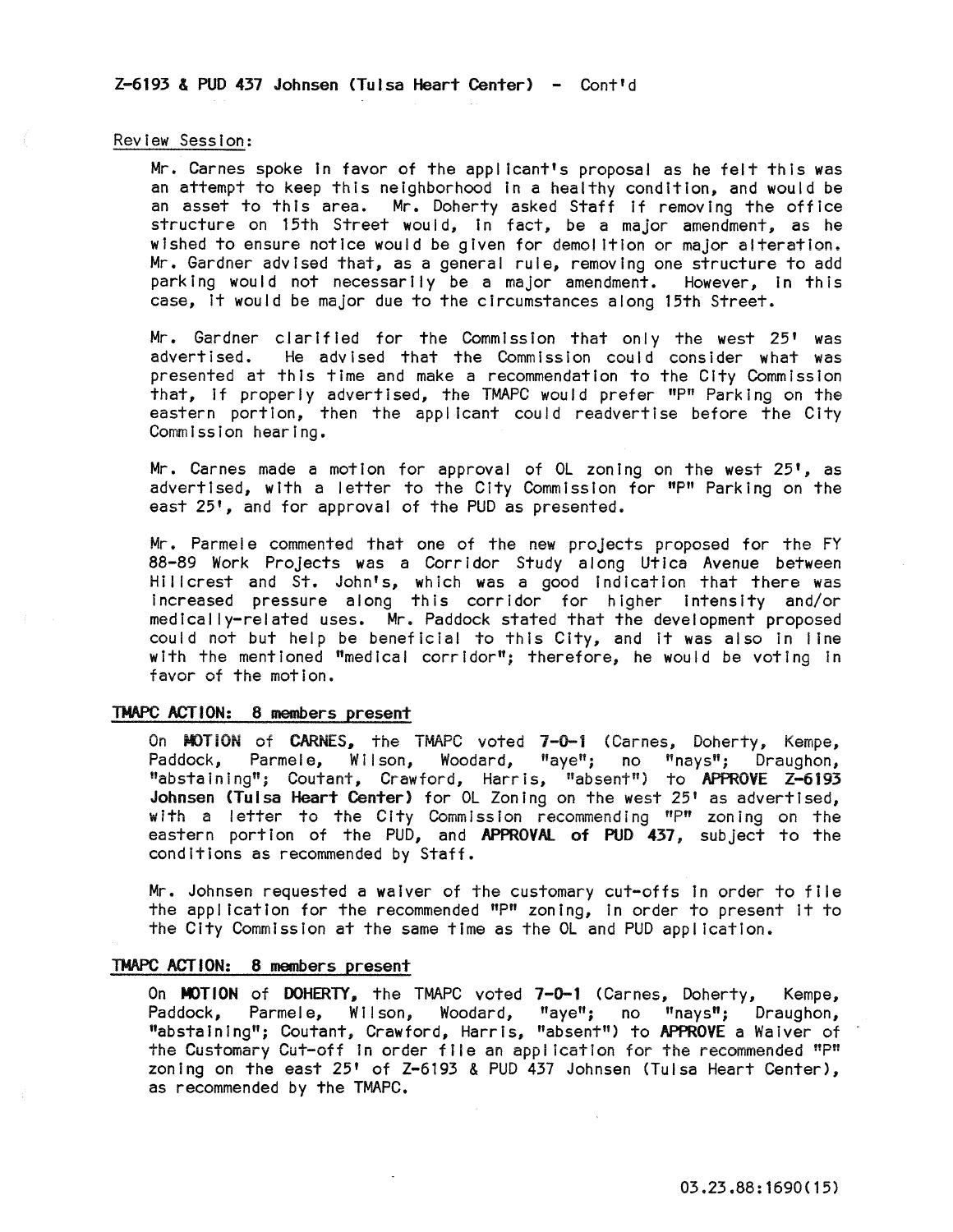## Legal Description:

Z-6193: The west 25' of Lot 8, Block 3, and the west 25' of Lot 24, Block 2, a subdivision of part of Block 5, TERRACE DRIVE ADDITION, to the City of Tulsa, Tulsa County, Oklahoma.

PUD 437: Lot 14, Block 5, less the south 150', TERRACE DRIVE ADDITION; AND the north 54' of the south 194' of Lot 13, Block 5, TERRACE DRIVE ADDITION; AND Lot 8 and Lot 9, Block 3, a subdivision of part of Block 5, TERRACE DRIVE ADDITION; AND Lot 24, Block 2, a subdivision of part of Block 5, TERRACE DRIVE ADDITION, City of Tulsa, Tulsa County, Oklahoma.

#### SUBDIVISIONS:

#### FINAL APPROVAL AND RELEASE:

## Church of the Holy Cross, Episcopal (2114) South of the SE/c of East 96th<br>Street North and North 129th East Avenue (AG) Street North and North 129th East Avenue

On MOTION of PARMELE, the TMAPC voted 8-0-0 (Carnes, Doherty, Draughon, Kempe, Paddock, Parmele, Wilson, Woodard, "aye"; no "nays"; no "abstentions"; Coutant, Crawford, Harris, "absent") to APPROVE the Final Plat of Church of the Holy Cross, Episcopal and release same as having met all conditions of approval.

#### OTHER BUS I NESS:

### PUD 349-1: NE/c of South Peoria and East 37th Street

## Staff Recommendation: Minor Amendment and Detail Site Plan

The subject tract has underlyIng CH/OL zoning and Is located at the northeast corner of South Peoria and East 37th Street. PUD 349 has been approved for a maximum floor area of  $12,192$  square feet divided between retail use (8,512 square feet) on the first floor, storage use (3,680 square feet) on the second floor, with uses as permitted by right in a CS District. The applicant is requesting approval of a Minor Amendment and Detail Site Plan to permit a one story addition to the south of the existing building.

BOA 14762 was approved on March 3, 1988 and granted a variance to the required setback from the centerline of East 37th Street from 50' to 37.5', a variance of the parking requirement from 54 to 39, and also a variance to the maximum Floor Area Ratio to permit a 13,962 square foot building. The building setback granted by the BOA Is the same as exists for development south of East 37th Street at this location.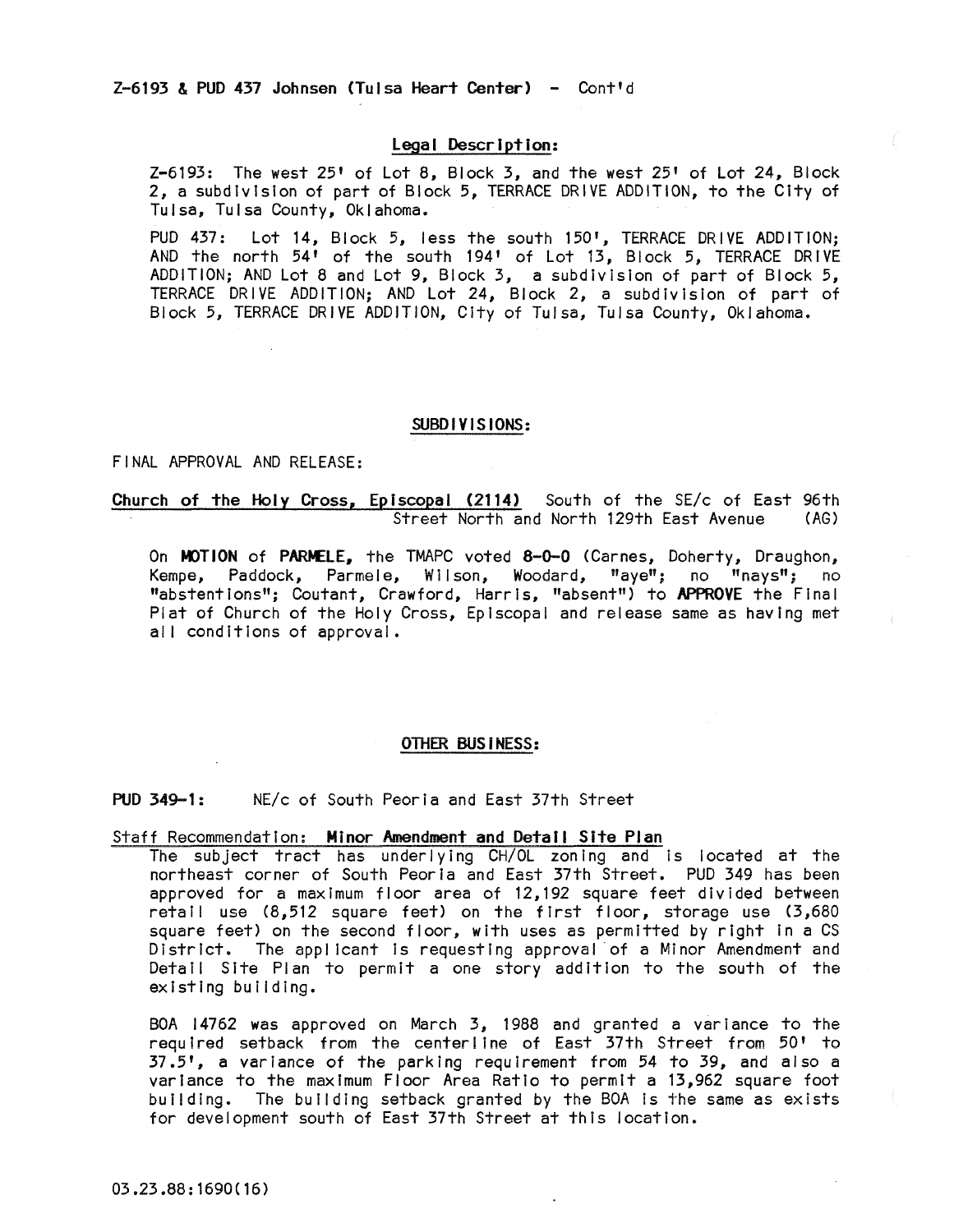Based on approval of BOA 14762, Staff recommends APPROVAL OF PUD 349-1 subject to the submitted Detail Site Plan, and subject to all other conditions and requirements of PUD 349 remaining in effect except as varied by the BOA per 14762.

### TMAPC ACTION: 8 members present

On MOTION of PARMELE, the TMAPC voted 8-0-0 (Carnes, Doherty, Draughon, Kempe. Paddock, Parmele. Wilson. Woodard. "ave": no "navs": no Kempe, Paddock, Parmele, Wilson, Woodard, "aye"; no "nays"; no "abstentions"; Coutant, Crawford, Harris, "absent") to APPROVE the Minor Amendment and Detatl Site Plan for PUD 349-1, as recommended by Staff.

#### \* \* \* \* \* \* \*

## PUD 221-1: 13438 East 46th Street South

#### Staff Recommendation: Minor Amendment of Rear Yard

PUD 221 contains 160 acres (being the northwest quarter of Section 28) and has an underlying zoning of CS, RM-1, RD and RS-3. The subject tract is a residential single-family lot approximately .2 acre in size and located In Lot 11, Block 2 of the Quail Ridge subdivision, which al lows 131 single-family lots, 17 duplex lots and i office iot. The appl icant <sup>15</sup> requesting a minor amendment of the required 20' rear yard to 15' to permit a greenhouse type addition to the existing dwelling. Property to the south of the subject tract Is zoned AG and Is vacant. According to the minor amendment procedures, notice of the appl ication has been given to the abutting property owners.

After review of the applicant's submitted plot plan, Staff finds the<br>request to be minor in nature and consistent with the original PUD. The request to be minor in nature and consistent with the original PUD. proposed addition will not encroach into a 15' rear yard utility easement and will be on a permanent foundation.

Therefore, based on the above Information. Staff recommends APPROVAL of PUD 221-1 per plans submitted.

## TMAPC ACTION: 7 members present

On MOTION of WILSON, the TMAPC voted 7-0-0 (Carnes, Doherty, Draughon, Paddock, Parmele, Wilson, Woodard, "aye"; no "nays"; no "abstentions"; Coutant, Crawford, Harris, Kempe, "absent") to APPROVE the Minor Amendment to PUD 221-1, as recommended by Staff. .